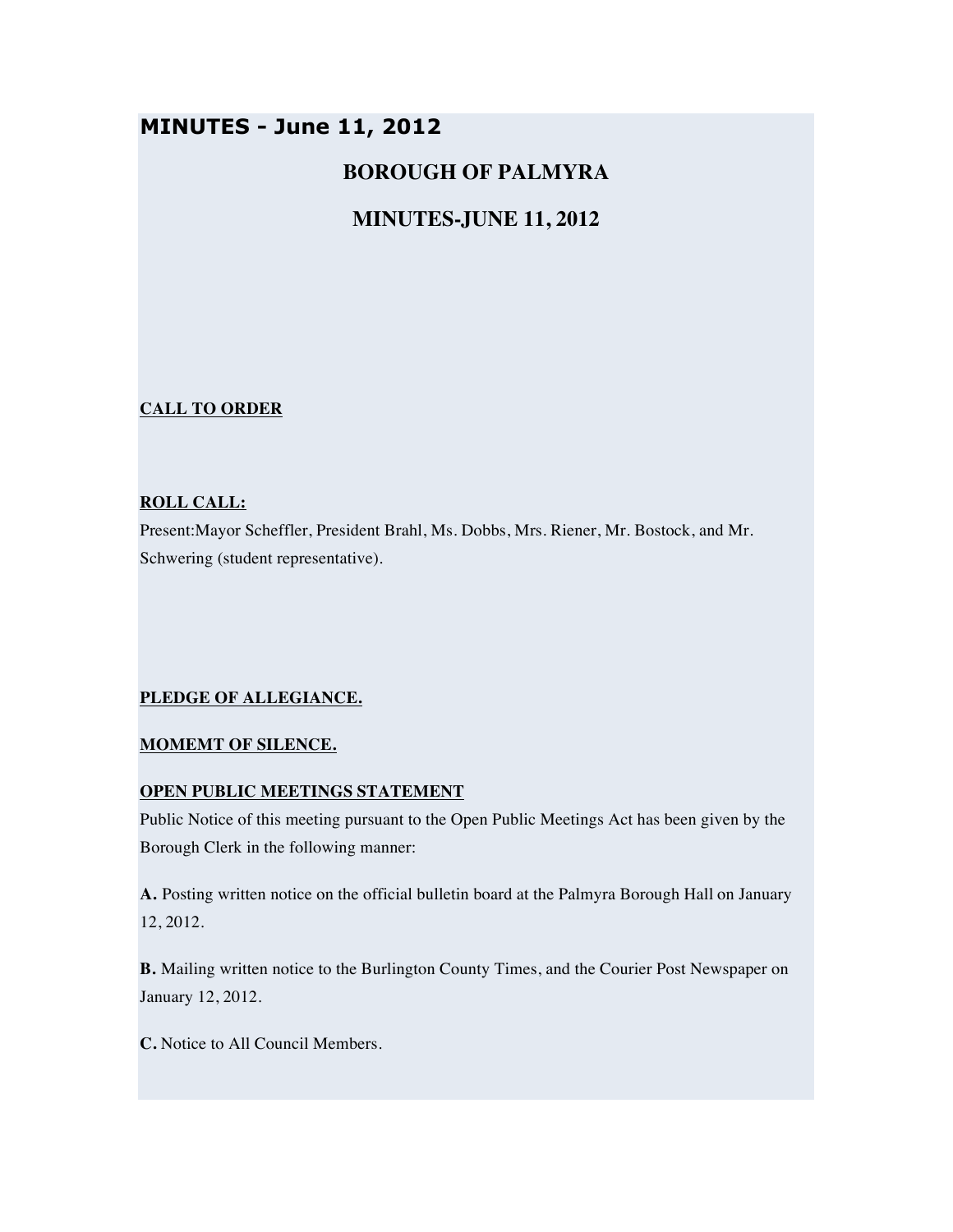### **RECOGNITION.**

**A.** Certificate of Recognition for Theodore E. Mozer, Jr. and Thomas W. Mozer. Mr.Norcross discussed that Mr. Mozer had started over 41 years ago with helping the borough for cages for the K-9 unit. He has helped with the EMS, Fire Company and borough as well as work on the cannon at the Legion Field complex. Mayor Scheffler read the certificate of appreciation to Theodore and Thomas Mozer. Mr. Mozer discussed that it is pleasure to work in the borough and that he came here in the 1970's. Mr. Mozer explained that he is always willing to help the fire department and EMS for their dedication and duty to the borough. Mrs. Riener discussed that she is proud to have worked for them for the last 15 years.

**B.**Certificate of Recognition for Steven Schwering. Mayor Scheffler discussed that she met

Steve a few years ago and knew then that he was a responsible young adult. Steven was awarded the Eagle Scout Award previously by the Burlington County Boy Scouts. Mayo Scheffler presented Steven with a certificate of appreciation for his work with borough council and his dedication to the borough and school. Mrs. Warner of Palmyra High School and several of the students presented Steven with a certificate and poster. Mrs. Warner explained that she had started working with Steven when he was in  $7<sup>th</sup>$  grade and that he has been President and Vice-President of the youth in government club. Steve also was awarded the  $12<sup>th</sup>$  grade academic award.

**C.** Swearing in of Steven Colenski-Chief Pearlman explained that he was hired inFebruary part time and has recently came off FTO. Patrolman Colenski will fill a vacancy that was in the police force. Mr. Rosenberg swore in Patrolman Colenski and his brother Joe held the Bible. Resolution 2012-136, Resolution Authorizing The Hiring of Steven Colenski as a full time officer for the Borough of Palmyra. Mr. Norcross made a motion to approve the resolution, Ms. Dobbs second the motion. At the call of the roll, the vote was:

**AYES:** President Brahl, Ms. Dobbs, Mrs. Reiner, Mr. Bostock, Mr. Norcross.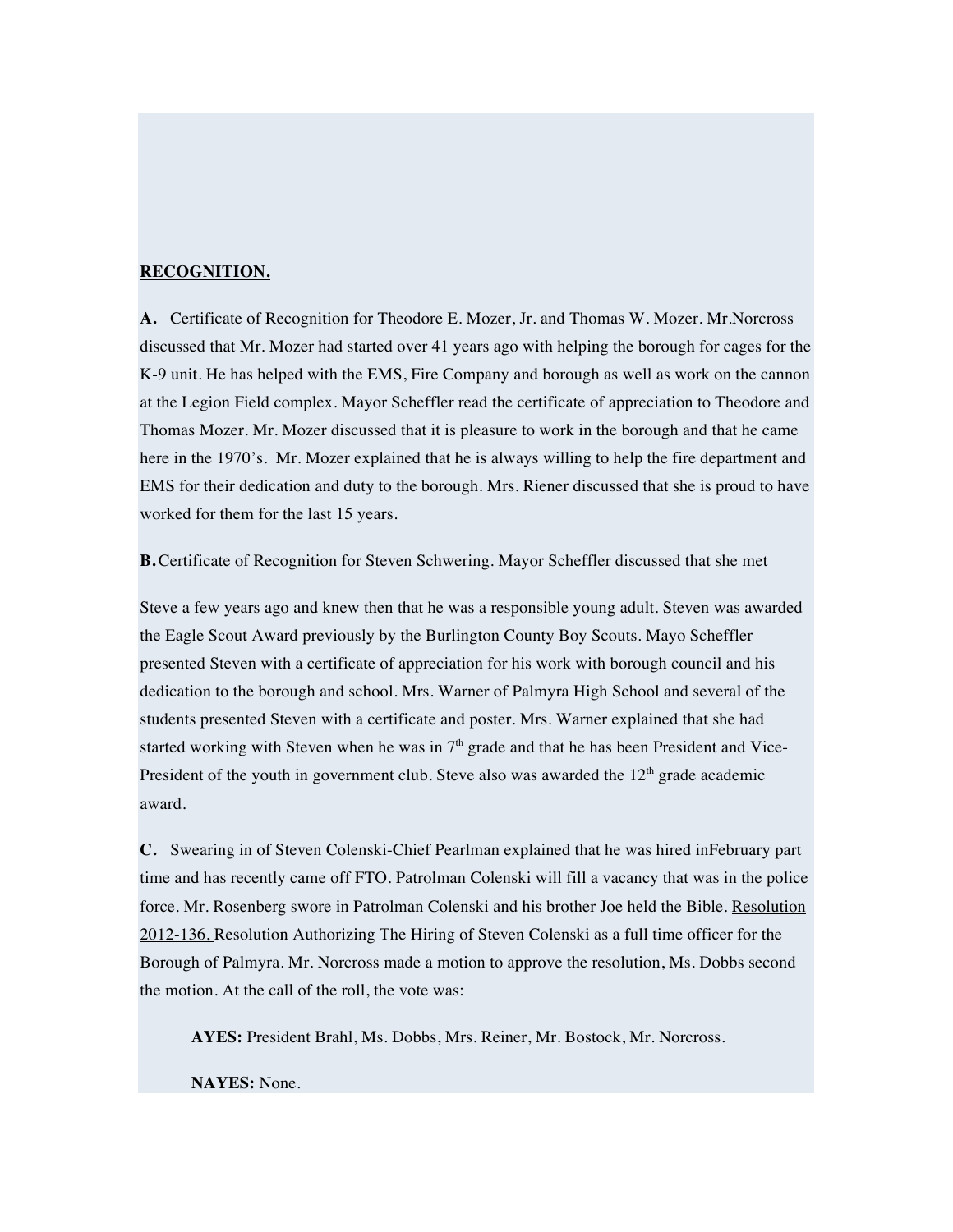### **CORRESPONDENCE.**

**A.** Knights of Columbus-St. Joseph Council request to waive Borough fee for Club License.This is a request to waive the \$200. Application for the annual liquor license renewal. Ms. Dobbs made a motion to approve the request, Mr. Bostock second the motion. All members present voted in favor of the motion

**B.** Resignation of William Crowther from Shade Tree Advisory Board. President Brahlmade a motion to accept the resignation, Ms. Dobbs second the motion. All members present voted in favor of the motion.

**C.** Resignation of Ryan E. Palmer from Public Works Department. Mrs. Reiner made a motion to accept the resignation, Mr. Bostock second the motion. All members present voted in favor of the motion.

### **ORDINANCES ON SECOND READING.**

## **A.**

Ordinance 2012-15, An Ordinance Providing For The Acquisition Of Equipment ForUse By The Borough's Sewer Utility Appropriating \$300,000 Therefor, Authorizing The Issuance Of \$300,00 In Sewer Utility Bonds Or Notes Of The Borough To Finance The Same. President Brahl made a motion to open the ordinance for the public hearing, Mrs. Reiner second the motion. All members present voted in favor of the motion.

Mr. Schwering-Broad Street inquired about the cost for the street sweeper? Mr. Gural explained that the sweeper will have to go out for formal bid around the end of July. Mr. Norcross explained that the sweeper will also work as a jet-vac for the storm drains.

Mrs. Butler-Arch Street inquired if the borough has a street sweeper now? Mayor Scheffler replied that Riverton has been doing the main streets of the Borough till a purchase can be made. Mr. Norcross explained that the current sweeper is not worth repairing due to the cost. Mrs. Butler discussed that all of the streets need it as well as the main streets.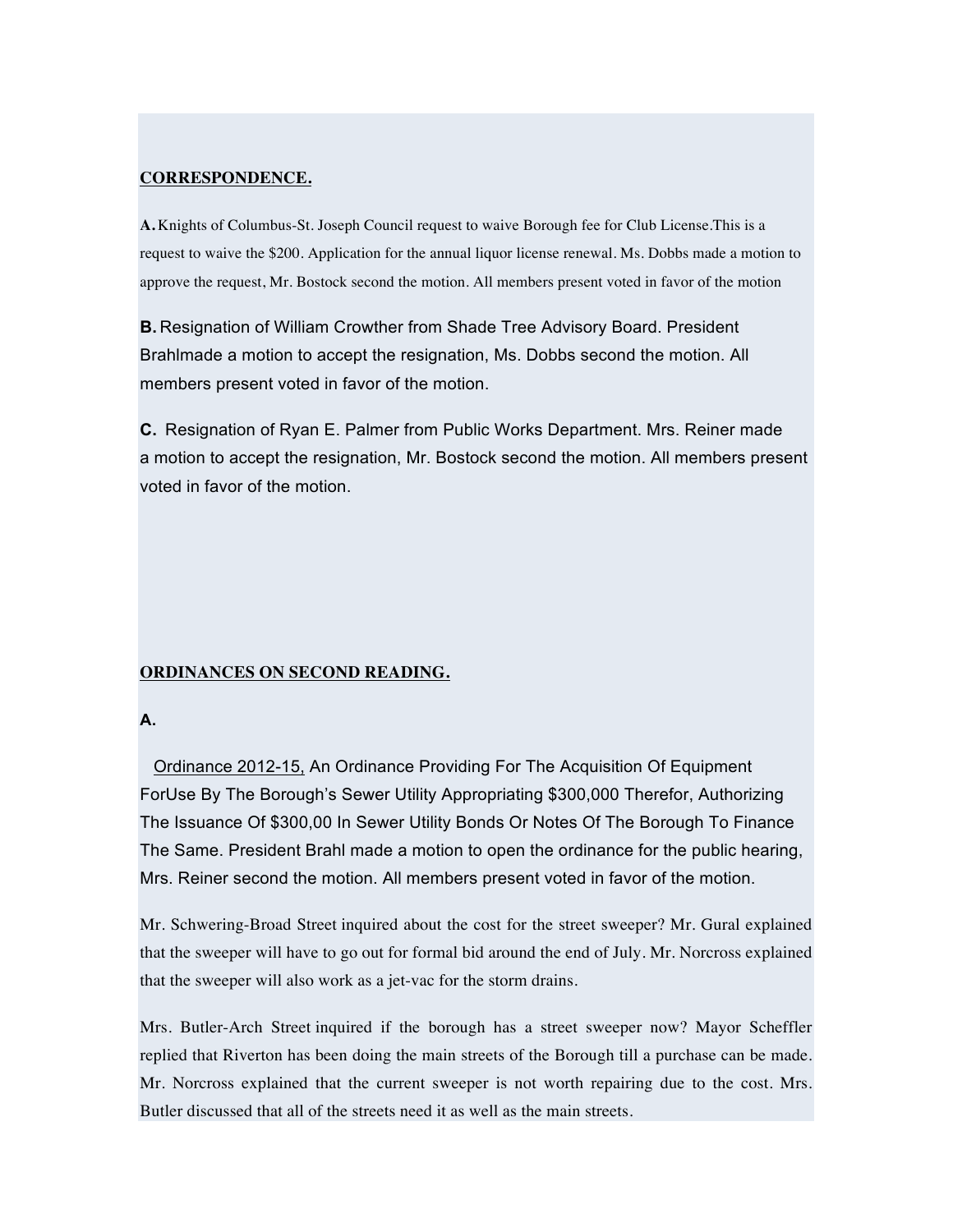President Brahl made a motion to close the public portion, Mr. Bostock second the motion. All members present voted in favor of the motion. President Brahl made a motion to adopt the ordinance on second reading, Mr. Norcross second the motion. At the call of the roll, the vote was:

**AYES:** President Brahl, Ms. Dobbs, Mrs. Riener, Mr. Bostock, Mr. Norcross.

**NAYES:** None. The ordinance was adopted on second and final reading and will take effect after publication according to law.

**B.** Ordinance 2012-16, An Ordinance Providing For Various Capital Improvements And Related Expenses In And For The Borough, Appropriating \$761,000 Therefor, Authorizing The Issuance Of \$597,437 In General Improvement Bonds Or Notes Of The Borough To finance The Same and Cancelling Certain Funded Appropriation Balances In The Amount Of \$163,562.16 And Reappropriating Said Funds For Such Capital Improvements. Mr. Gural explained that this ordinance will cancel some remaining balances from old bond ordinances. The funds will be placed towards road improvements for Parry Avenue, Market Street, Vehicles for the Police Department, improvements to Community Center, improvements to Borough Hall. President Brahl made a motion to open the ordinance to the public, Mr. Norcross second the motion.

Mrs. Butler-Arch Street inquired as to what the money for the community center would be spent on. Mayor Scheffler replied that the funding is for furniture and other improvements to the inside of the center.

President Brahl made a motion to close the public portion, Mr. Bostock second the motion. All members present voted in favor of the motion. President Brahl made a motion to adopt the ordinance on first reading, Mr. Norcross second the motion. At the call of the roll, the vote was:

**AYES:** President Brahl, Ms. Dobbs, Mrs. Riener, Mr. Bostock, Mr. Norcross.

**NAYES:** None. The ordinance was adopted on second and final reading and will take effect twenty days after publication according to law.

**C.** Ordinance 2012-17, An Ordinance Setting The Fee For Residential Users To Connect

To The Palmyra Sewer System. Mr. Norcross made a motion to open the ordinance for a public hearing, President Brahl second the motion. All members present voted in favor of the motion.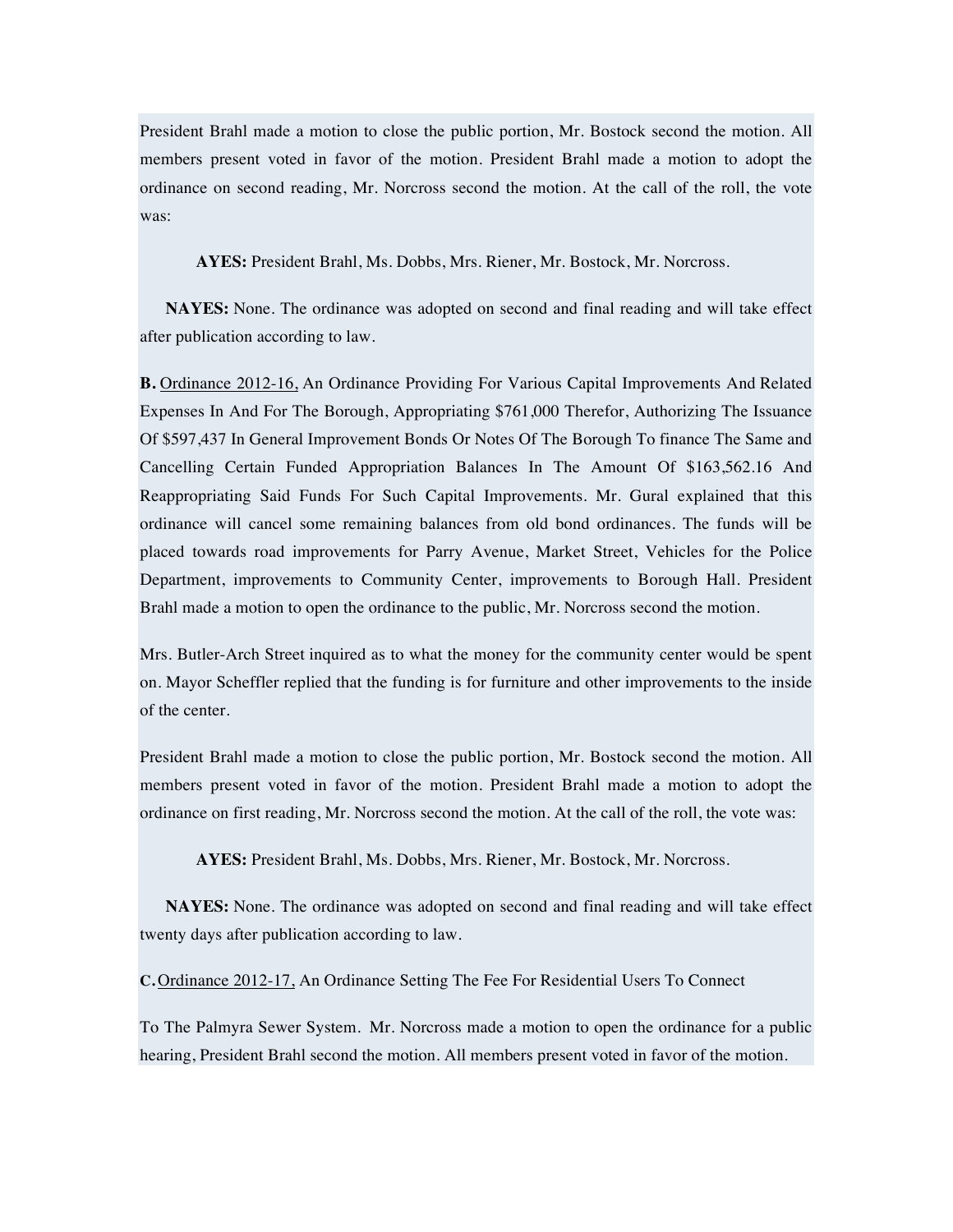Mr. Schwering-Broad Street inquired if the switching to water usage was included in this ordinance. Mayor Scheffler replied that this ordinance is only for connections fees and that it is recommended annually by the auditor.

President Brahl made a motion to close the public hearing, Mr. Bostock second the motion. All members present voted in favor of the motion. President Brahl made a motion to adopt the ordinance on second reading, Mr. Norcross second the motion. At the call of the roll, the vote was:

**AYES:** President Brahl, Ms. Dobbs, Mrs. Riener, Mr. Bostock, Mr. Norcross.

**NAYES:** None. The ordinance was adopted on second and final reading and will take effect after publication according to law.

**D.** Ordinance 2012-18, An Ordinance Of The Borough Of Palmyra Prohibiting ParkingOn A Portion Of Cinnaminson Avenue-Charles Street. President Brahl made a motion to open the ordinance for a public hearing, Mr. Bostock second the motion. All members present voted in favor of the motion. No one from the public wishing to be heard, President Brahl made a motion to close the public portion, Mr. Bostock second the motion. All members present voted in favor of the motion. Ms. Dobbs made a motion to adopt the ordinance on second reading, Mr. Norcross second the motion. At the call of the roll, the vote was:

**AYES:** President Brahl, Ms. Dobbs, Mrs. Riener, Mr. Bostock, Mr. Norcross.

**NAYES:** None. The ordinance was adopted on second reading and will take effect after publication according to law.

**E.** Ordinance 2012-19, An Ordinance Of The Borough Of Palmyra Regulating BlockParties. Ms. Dobbs made a motion to open the ordinance for a public hearing, Mr. Bostock second the motion. All members present voted in favor of the motion. No one from the public wishing to be heard, President Brahl made a motion to close the public portion, Mr. Bostock second the motion. All members present voted in favor of the motion. Ms. Dobbs made a motion to adopt the ordinance on second reading, Mr. Bostock second the motion. At the call of the roll, the vote was:

**AYES:** President Brahl, Ms. Dobbs, Mrs. Riener, Mr. Bostock, Mr. Norcross.

**NAYES:** None. The ordinance was adopted on second reading and will take effect twenty days of publication according to law.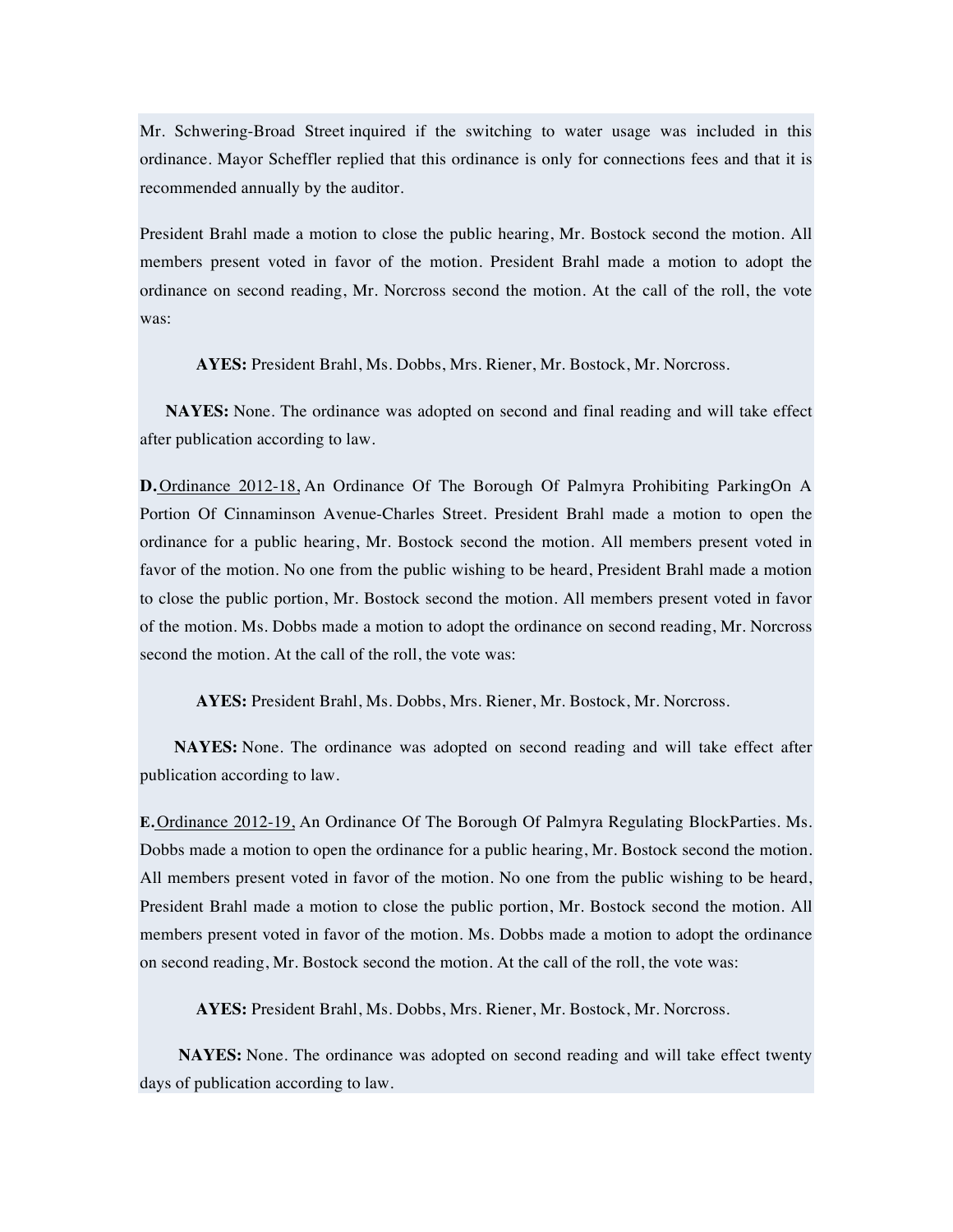**F.** Ordinance 2012-20, An Ordinance Amending Salary Ordinance 2011-27 Determining The Rates Of Compensation Of Each Officer And Employee Of The Borough Of Palmyra. Mr. Gural explained that this ordinance needs to be reintroduced due to some changes in the salaries. Ms. Riener made a motion to hold the ordinance for reintroduction, Mr. Norcross second the motion. All members present voted in favor of the motion.

**G.** Ordinance 2012-21, An Ordinance Rescinding Ordinance 2011-28 Re-adopting AndAmending The Non-Uniformed Employees Handbook, which Is To Be Replaced With Personnel Policies And Procedures Manual And Supervisory Supplement To The Personnel Policies And Procedures Manual To Be Adopted Via Resolution. President Brahl made a motion to open the public hearing on the ordinance, Ms. Dobbs second the motion. All members present voted in favor of the motion. No one from the public wishing to be heard, President Brahl made a motion to close the public hearing, Ms. Dobbs second the motion. All members present voted in favor of the motion. Ms. Dobbs made a motion to adopt the ordinance on second reading, Mr. Norcross second the motion. At the call of the roll, the vote was:

**AYES:** President Brahl, Ms. Dobbs, Mrs. Riener, Mr. Bostock, Mr. Norcross.

**NAYES:** None. The ordinance was adopted on second reading and will take effect after publication according to law.

**H.** Ordinance 2012-22, An Ordinance Authorizing The Sale of Block 120,Lot 17 To Ronald Hollins In The Amount Of Two Thousand Dollars (\$2,000). President Brahl made a motion to open the ordinance to the public, Mr. Norcross second the motion. All members present voted in favor of the motion. No one from the public wishing to be heard, Mr. Bostock made a motion to close the public portion, Ms. Dobbs second the motion. All members present voted in favor of the motion. Mr. Norcross made a motion to adopt the ordinance on second reading, President Brahl second the motion. At the call of the roll, the vote was:

**AYES:** President Brahl, Ms. Dobbs, Mrs. Riener, Mr. Bostock, Mr. Norcross.

**NAYES:** None. The ordinance was adopted on second reading and will take effect after publication according to law.

#### **ORDINANCES ON FIRST READING**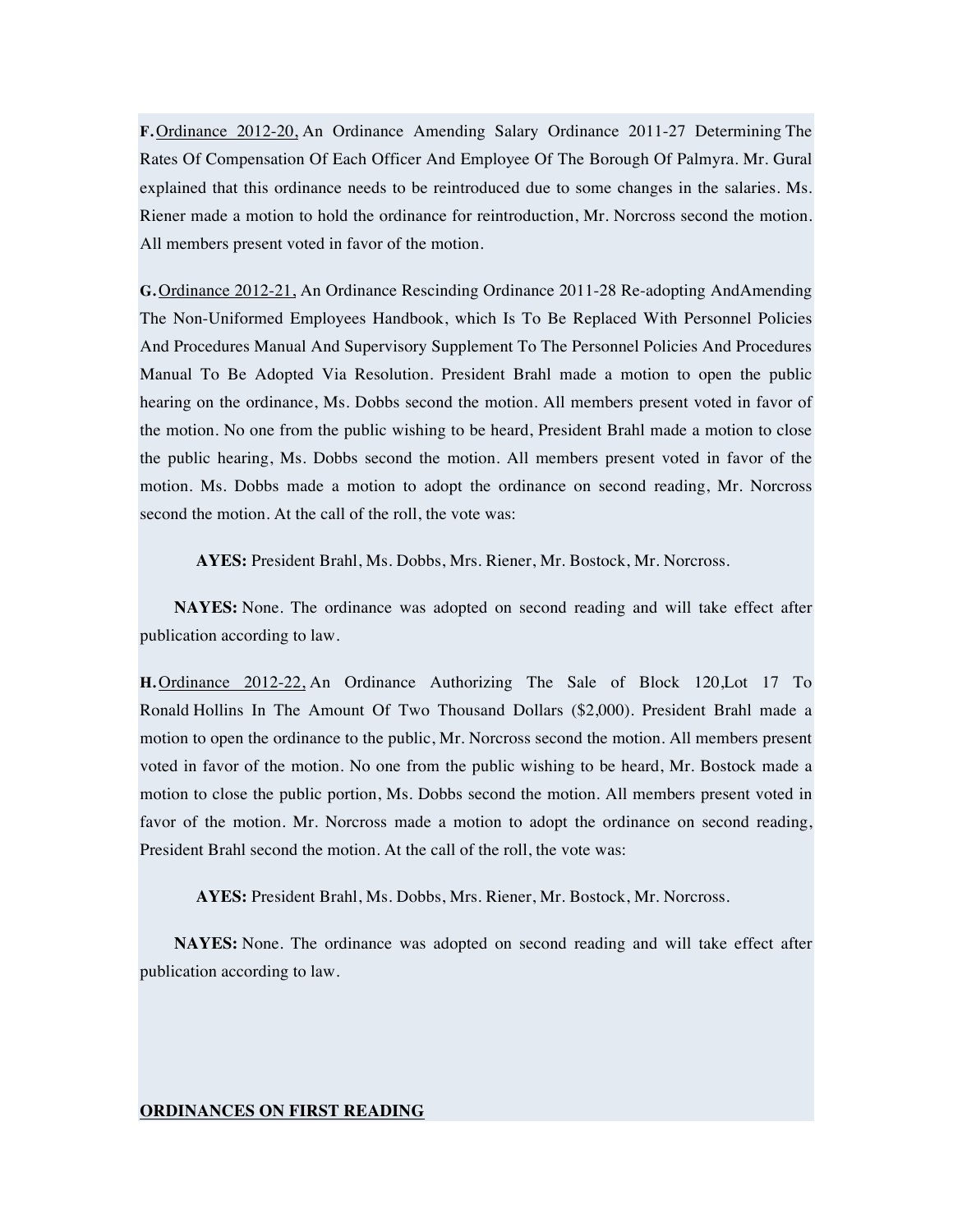**A.** Ordinance 2012-23, An Ordinance of the Borough Of Palmyra revising the Streets and Sidewalks section of the code prohibiting a road opening in newly reconstructed borough Roadways. Mr. Rosenberg discussed the title and amending the ordinance at this meeting for introduction. Mr. Norcross made a motion to adopt the ordinance with the changes on first reading, President Brahl second the motion. At the call of the roll, the vote was:

**AYES:** President Brahl, Ms. Dobbs, Mrs. Riener, Mr. Bostock, Mr. Norcross.

**NAYES**: None. The ordinance was adopted on first reading and will be heard on second and final reading after a public hearing on July  $9<sup>th</sup>$ .

**B.** Ordinance 2012-24, Ordinance Providing For A Handicapped Parking Space For 721 Cinnaminson Avenue. The police department and public works department has approved the location of the handicapped space. President Brahl made a motion to adopt the ordinance on first reading, Mr. Norcross second the motion. At the call of the roll, the vote was:

**AYES:** President Brahl, Ms. Dobbs, Mrs. Riener, Mr. Bostock, Mr. Norcross.

**NAYES:** None. The ordinance was adopted on first reading and will be heard on second and final reading after a public hearing on July  $9<sup>th</sup>$ .

**C.** Ordinance 2012-25, An Ordinance Designating Certain Intersections As Multiway Stop Controlled Prohibiting Parking On A Portion Of Certain Streets And Designating A Mid-Block Cross Walk On Certain Streets. (Garfield/Columbia/Wallace, Garfield/Spring/Garden, Columbia/Charles,  $4<sup>th</sup>$  & Elm). President Brahl made a motion to adopt the ordinance on first reading, Ms. Dobbs second the motion. At the call of the roll, the vote was:

**AYES:** President Brahl, Ms. Dobbs, Mrs. Riener, Mr. Bostock, Mr. Norcross.

**NAYES:** None. The ordinance was adopted on first reading and will be heard on second and final reading after a public hearing on July  $9<sup>th</sup>$ .

## **D.**

Ordinance 2012-26, An Ordinance For Parking Restrictions On Morgan Avenue. Mrs. Riener inquired about the days and hours for the parking. Chief Pearlman is recommending Monday-Friday. Mr. Gural explained that it would be for one hour parking. Mr. Norcross made a motion to adopt the ordinance, President Brahl second the motion. At the call of the roll, the vote was: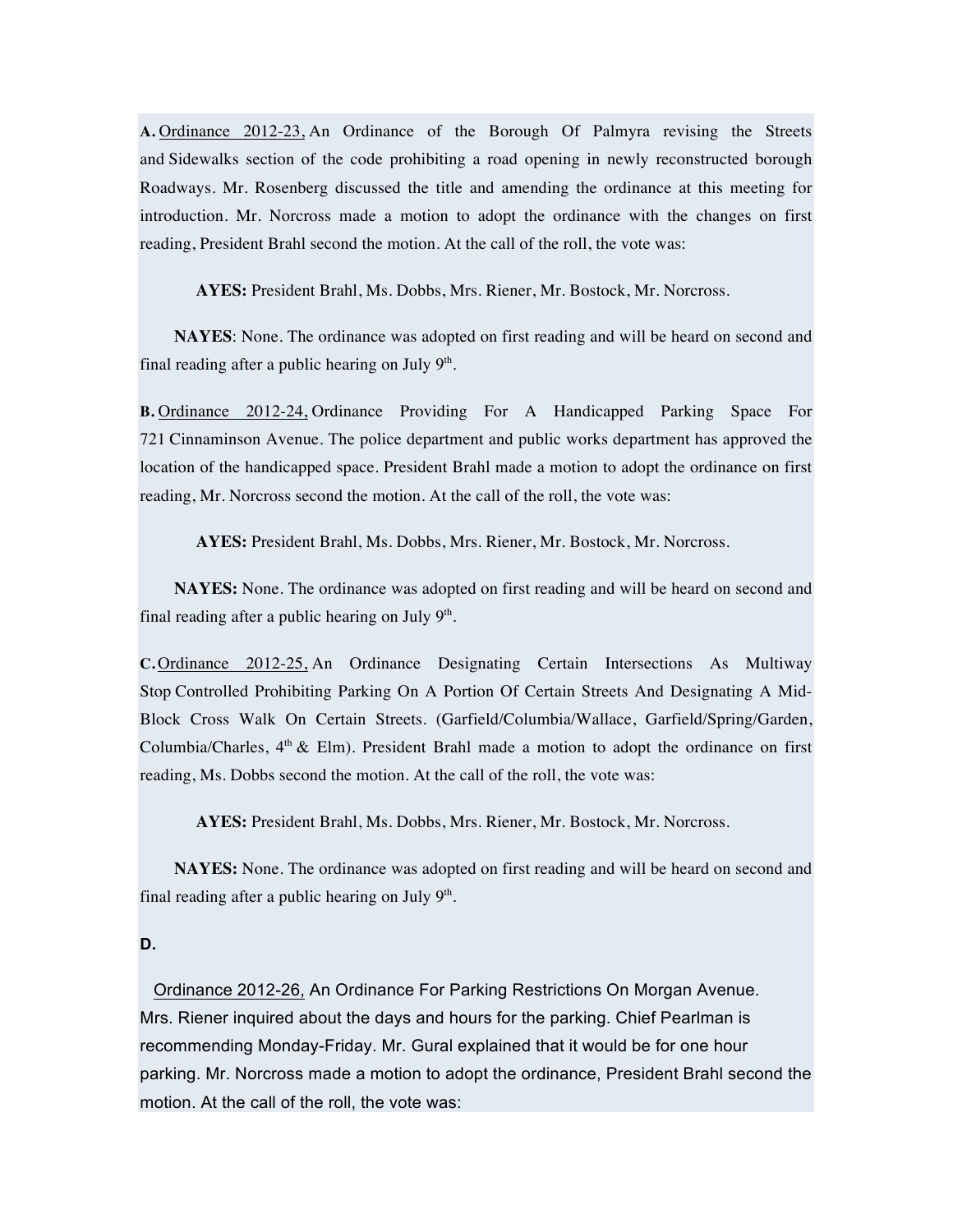**AYES:** President Brahl, Ms. Dobbs, Mrs. Riener, Mr. Bostock, Mr. Norcross.

**NAYES:** None. The ordinance was adopted on first reading and will be heard on second and final reading after a public hearing on July  $9<sup>th</sup>$ .

**E.** Ordinance 2012-27, An Ordinance Of The Borough Of Palmyra Repealing Ordinance 2010-26 Creating A Special Improvement District For The Borough Of Palmyra. President Brahl made a motion to adopt the ordinance on first reading, Mr. Norcross second the motion. At the call of the roll the vote was:

**AYES:** President Brahl, Ms. Dobbs, Mrs. Riener, Mr. Bostock, Mr. Norcross.

**NAYES:** None. The ordinance was adopted on first reading and will be heard on second and final reading after a public hearing on July  $9<sup>th</sup>$ .

**AMENDMENT TO ORDINANCE.** Mayor Scheffler discussed that there have been a number of complaints about the sidewalks in the borough and that there needs to be an amendment to the current ordinance. Also the ordinance should be included with the construction and code enforcement office. Mr. Rosenberg will prepare an amendment to the existing ordinance.

ORDINANCE 2012-28, An Ordinance Amending Chapter 237-38 Of The Borough of Palmyra, Streets and Sidewalks. President Brahl made a motion to adopt the ordinance on first reading, Mr. Norcross second the motion. At the call of the roll, the vote was:

**AYES:** President Brahl, Ms. Dobbs, Mrs. Riener, Mr. Bostock, Mr. Norcross.

**NAYES:** None. The ordinance was adopted on first reading and will be heard on second and final reading after a public hearing on July  $9<sup>th</sup>$ .

**RESOLUTIONS**. Consent Agenda- Items A- T will be enacted as a single motion, if any resolution needs additional discussion it will be removed from the consent agenda and voted on separately. President Brahl made a motion to approve items A-T with the removal of item I for a separate vote, Mr. Norcross second the motion. At the call of the roll, the vote was:

**AYES:** President Brahl, Ms. Dobbs, Mrs. Riener, Mr. Bostock, Mr. Norcross.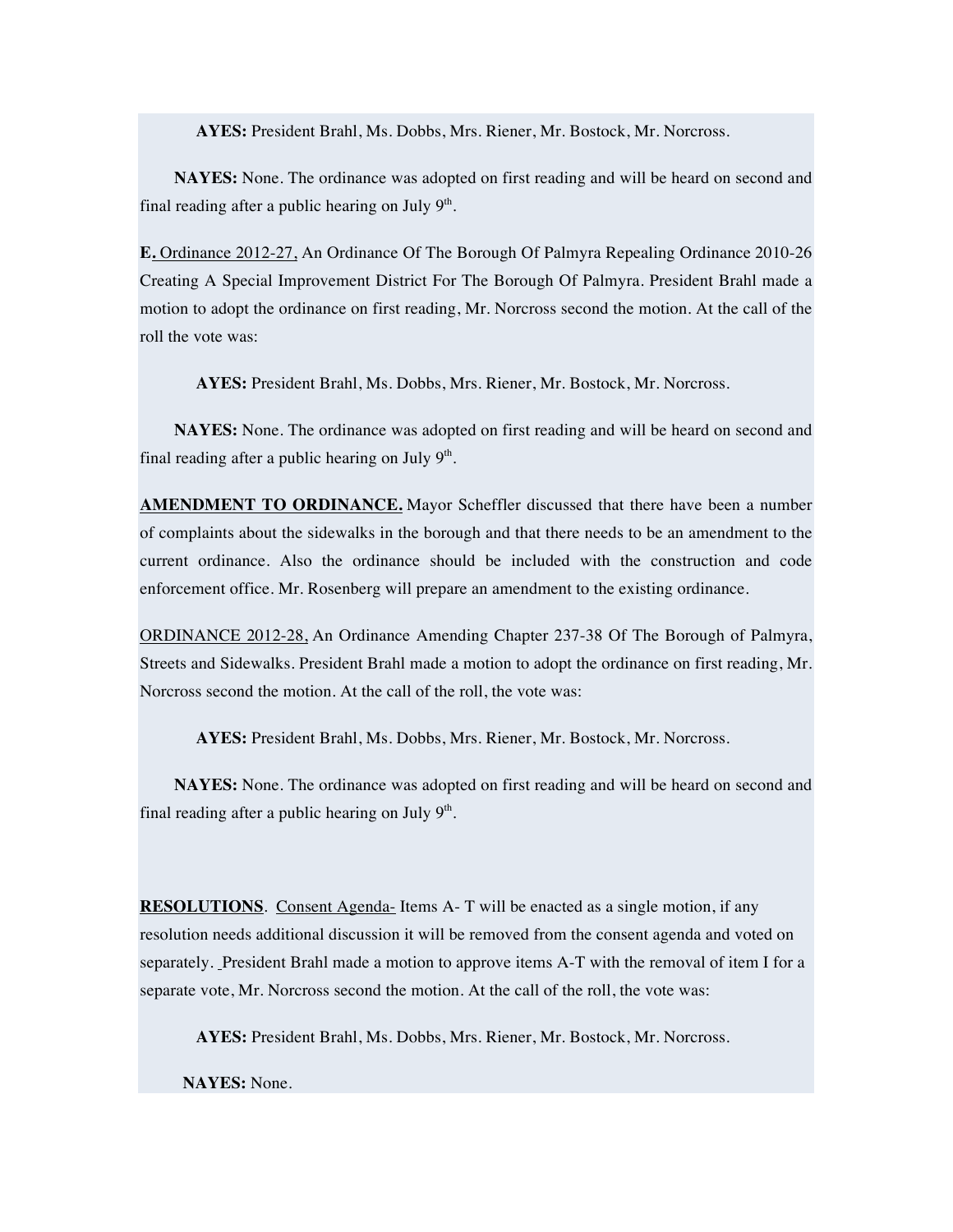**A.**Resolution 2012- 121, Resolution In Support Of S-302 Sponsored By Senator JoePennacchio The "Transparency In Government Act" Which Would Codify And Expand On The State Public Finance Website.

**B.**Resolution 2012-124. Resolution Rejecting Proposal Of MRP Services, LLC ForOperations Of The Concession Stand.

**C.** Resolution 2012-125, Resolution Appointing Marie Nagle As Deputy Municipal Clerk, Assistant To Public Works/Sewer, General Tax Clerk And Assistant To Administrator As Needed Effective June 29, 2012 Not To Exceed 28 Hours A Week Unless Otherwise Approved By Borough Administrator.

**D.**Resolution 2012-126, Resolution Appointing Mindie Weiner As Scheduling AssistantAnd Assistant Coordinator For The Community Center, Legion Field, Concession Stand, Band Shell, Concession Stand and other Borough Facilities And General Clerk As Needed Effective June 15, 2012 Not To Exceed 8 Hours A Week Unless Otherwise Approved By Borough Administrator.

**E.**Resolution 2012-127, Resolution Appointing Bradley Regn As Building Sub-codeOfficial For A 4 Year Term At An Annual Salary Of \$9,013.00.

**F.** Resolution 2012-128, Resolution Appointing Fiory Cruciani As Electrical Sub-codeOfficial For A 4 Year Term At An Annual Salary Of \$10,608.00.

**G.** Resolution 2012-129, Resolution Appointing Steven Rickerhauser As Plumbing Sub-Code Official For A 4 Year Term At An Annual Salary Of \$7,655.18.00

**H.**Resolution 2012-130, Resolution Amending Resolution 2012-99 Awarding AdditionalConstruction Administration/Construction Observation to Environmental Resolutions For The Small Cities Handicapped Ramps Project In The Amount Of \$18,000.

**I.**Resolution 2012-131, Resolution Awarding Magellan Hill Line Systems Inc. To Provide The Borough Of Palmyra With Voice Telecommunications Services/POT Lines and T1 Service For A 3 Year Contract. President Brahl made a motion to approve the resolution, Mr. Norcross second the motion. At the call of the roll, the vote was:

**AYES:** President Brahl, Mrs. Riener, Mr. Bostock, Mr. Norcross.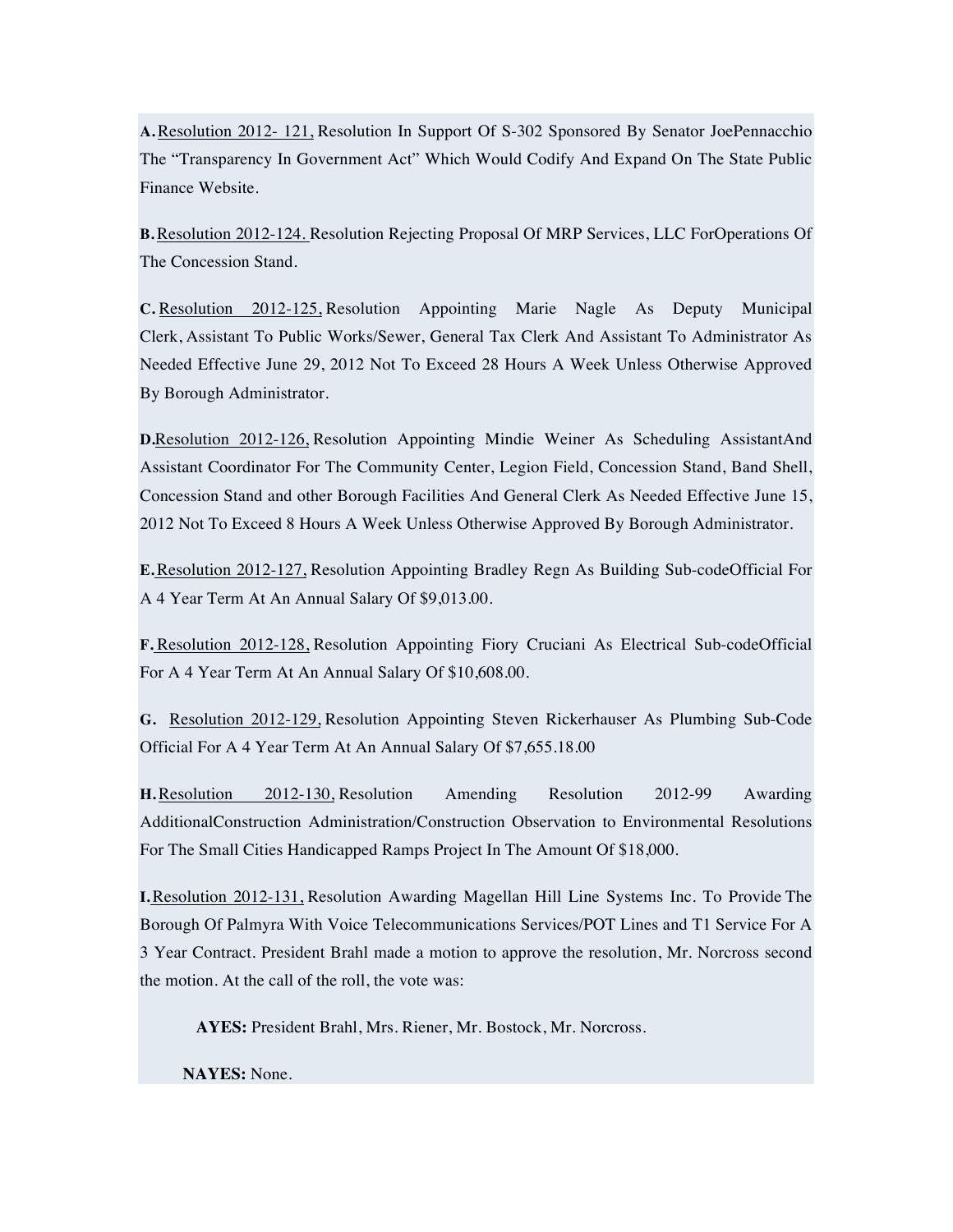**ABSTAIN:** Ms. Dobbs.

**J.**Resolution 2012-132, Resolution Authorizing 2012-2013 Liquor Licenses Renewal.

**K.**Resolution 2012-133, Resolution Of Stipulation Of Settlement Tax Court-River ViewMews LLC. Block 155.01/Lot 3.01.

**L.**Resolution 2012-134, Resolution Approving The Payment Of The Bills.

**M.**Resolution 2012-135, Resolution Awarding Contract To YMCA To Operate A Summer Day Camp Program At The Community Center.

**N.**Resolution 2012-136, Resolution Appointing Stephen Coveleski As A Patrolman ForThe Palmyra Police Department At A Starting Salary Of \$36,360.00.

**O.** Resolution 2012-137, Resolution Appointing Renay Montgomery As A Clerk For The Police Department Effective June 11, 2012 At A Rate Of \$11. Per Hour.

**P.**Resolution 2012-138, Resolution Authorizing A Change Order For Payment #6 for Bud Concrete In The Amount Of A 3.96% Increase.

**Q.**Resolution 2012-139, Resolution Requesting Approval Of Items Of Revenue AndAppropriation N.J.S.A. 40A:A: 4-87(CHAPTER 159-DOT)

**R.**Resolution 2012-140, Resolution Requesting Approval Of Items Of Revenue AndAppropriation N.J.S.A. 40A:A: 4-87(CHAPTER 159-Small Cities)

**S.** Resolution 2012-141, Resolution Requesting Approval Of Items Of Revenue AndAppropriation N.J.S.A. 40A:A: 4-87(CHAPTER 159-Clean communities)

**T.** Approval of Treasurer's Report.

**U.**Resolution 2012-142, Resolution Appointing Mark Allen As A Full Time Employee As Sewer Technician And Public Works Laborer/Driver Effective June 29, 2012 At An Hourly Rate Of \$17.00. President Brahl made a motion to approve the resolution, Ms. Dobbs second the motion. At the call of the roll, the vote was:

**AYES:** President Brahl, Ms. Dobbs, Mrs. Riener, Mr. Bostock.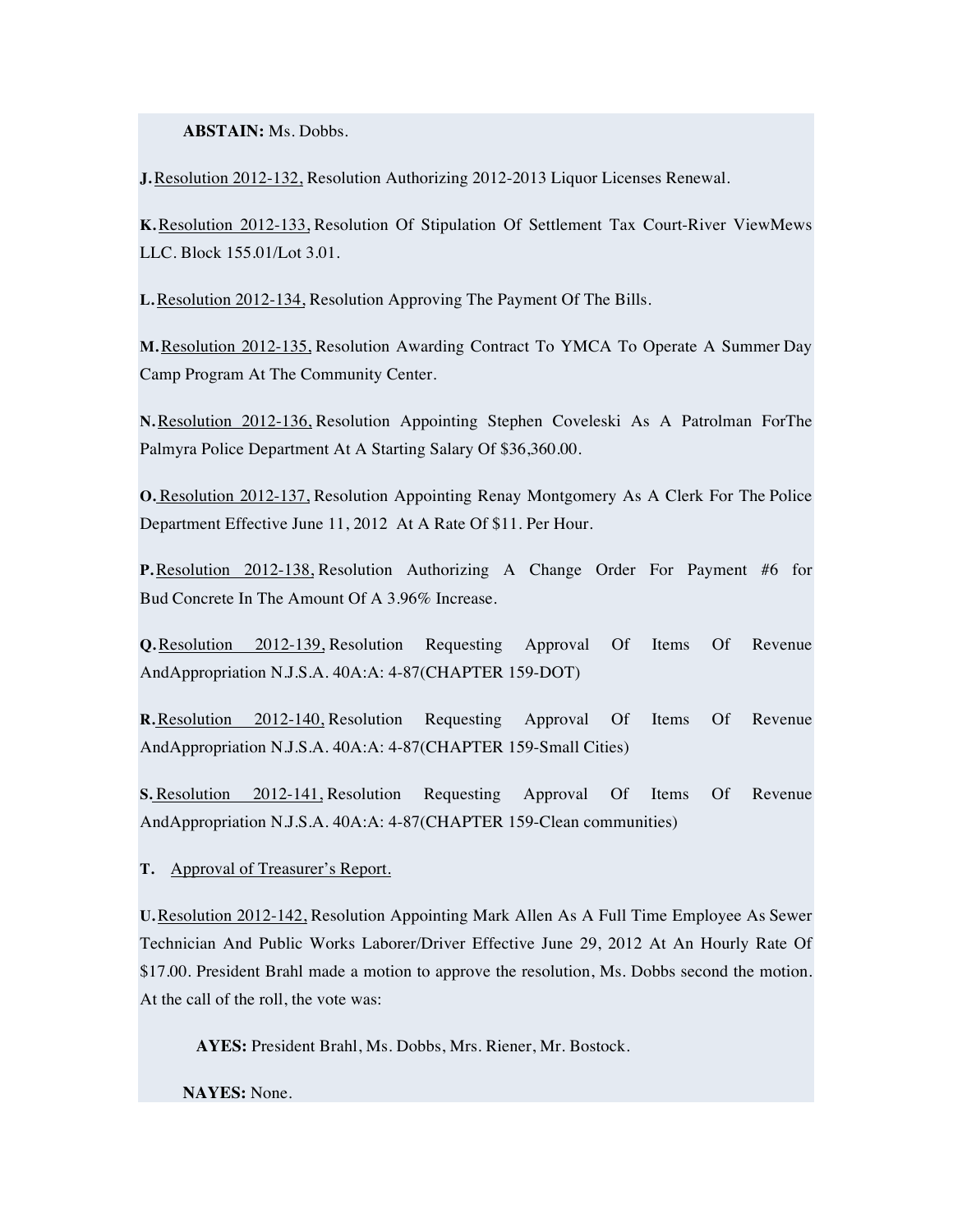**ABSTAIN:** Mr. Norcross.

**V.** Resolution 20120-143, Resolution Awarding Tree Service To Eastern Environmental LLC Till December 31, 2012. Ms. Dobbs made a motion to approve the resolution, Mr. Norcross second the motion. At the call of the roll, the vote was:

**AYES:** President Brahl, Ms. Dobbs, Mrs. Riener, Mr. Bostock, Mr. Norcross.

**NAYES:** None.

## COMMITTEE REPORTS.

Land Use-Mrs. Riener informed council that the June meeting for the Land Use Board has been cancelled.

Public Works and Sewer Department. Ms. Dobbs reported that Mr. Ryan has filed his monthly report for the public works and sewer department. Ms. Dobbs thanked Mr. Ryan and the Borough's Clean Communities for the Charles Street program on recycling and environmental issues.

Finance. President Brahl informed council that the notice for the reassessment was sent out and that the company is actively working on the entire borough. Mr. Gural reported that there have been no complaints received at borough hall. A few residents have been inquiring about the process. Letters and flyers have been sent to the homeowners and there is more information on the website.

BID/Board of Education. Mr. Bostock reported that there is school board meeting tomorrow. The BID will decide at their next meeting to have the accounting firm file for a 501C.

Student Representative. Mr. Schwering inquired about the concession stand and if it was going to open soon. Mayor Scheffler replied that they are looking into having someone coordinate the scheduling, but no one is willing to take it over full time.

Public relations. Mr. Norcross discussed that the Memorial Day Service was very well attended and that they are trying to improve each year. He is attempting to schedule summer concerts for the band shell. Mayor Scheffler informed council that the girl scouts will be at the band shell tomorrow to work on the improvements. The committee for the Halloween parade will send home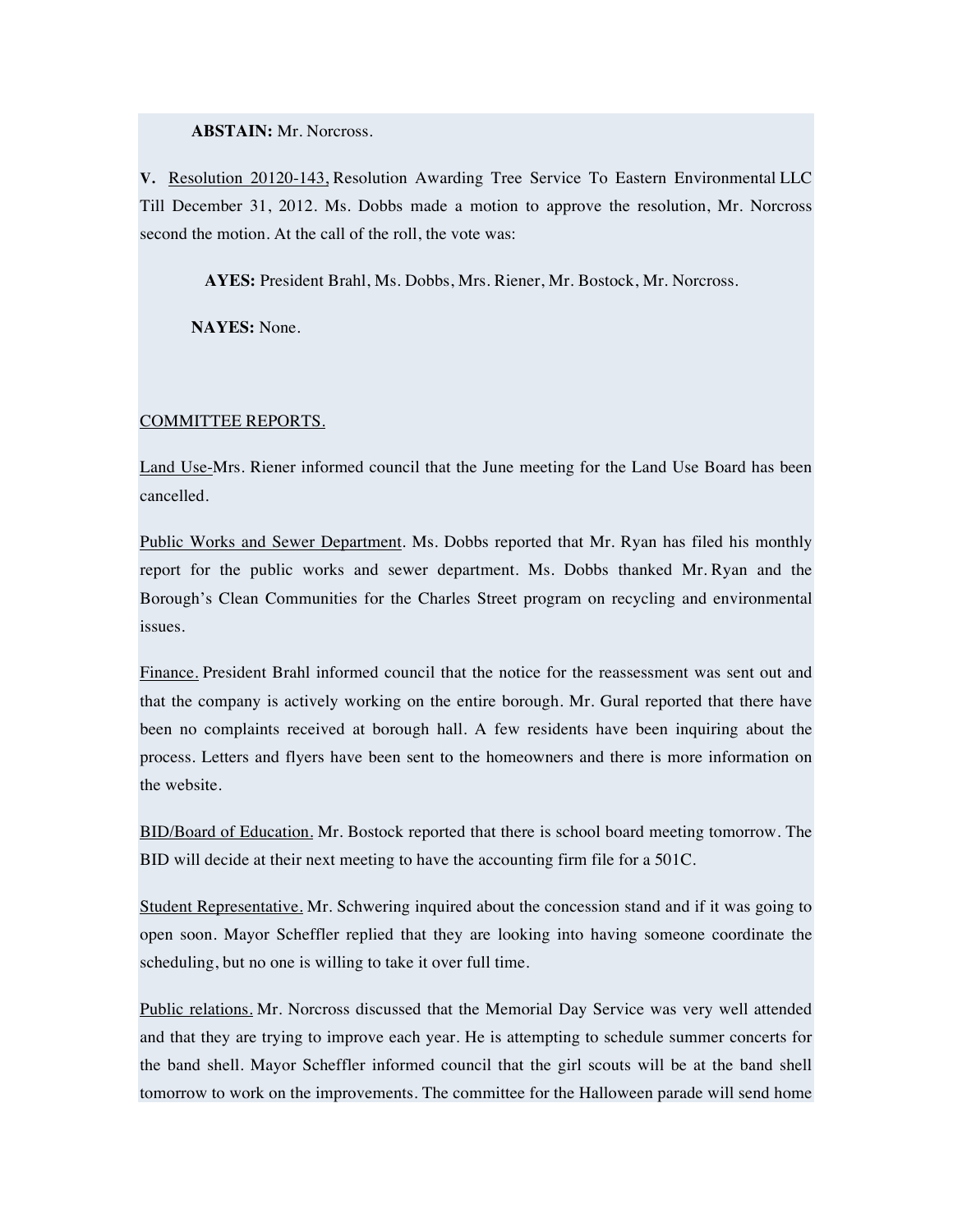flyers with the school children seeking volunteers and to let everyone know that the parade will occur. The next Halloween meeting is on June 26 at the community center.

PUBLIC COMMENT. President Brahl made a motion to open the meeting to the general public, Ms. Dobbs second the motion. All members present voted in favor of the motion.

Resident- 8 Virginia Avenue discussed that they are within smelling distance of the sewer plant and that it was bad over the Memorial Day week end and also the past week end. Mr. Norcross replied that the past week end the smell was coming from the creek in Willow Shores. The tank has been empty for the last three weeks. Mr. Norcross explained that the borough is adding a wind block and also several trees are being installed. Resident inquired as to why there is not a lid on the tanks. Mayor Scheffler explained that the engineers have a list with about seven things to help correct the smell at the plant and that there was report issue from the DEP with a timeline for correction. Resident discussed that something needs to be done now and that the trees and wind blocker are not going to help.

Mrs. Scott-informed council that one night the Pennsauken sewer plant was the cause of the smell. Mrs. Scott discussed that the Memorial Day service was very nice, but no one should sit on the brick wall where the names are, there needs to be a bench or chair placed.

Mrs. Babb-Virginia Avenue-discussed that she has been a resident for 24 years and that the smell was not an issue until the last 10-15 years. The smell on Memorial Day was terrible and no one could sit outside. Mayor Scheffler explained that a cleaning was completed over the week end and that it will not occur on a holiday week-end again. Resident discussed that every year there are different reports on the sewer plant. Does not want to complain, but has to deal with the odor and cannot plan any outdoor activities. To sell the home, the seller must disclose that the sewer plant is behind the home. Mrs. Babb requested that with the new assessment of the homes being done this year, they should get a break in their assessment due to the plant. Mayor Scheffler explained that the assessors are trained and that the location of a property does come into the assessed value of the home. Mrs. Babb informed council that the smell can make you sick to your stomach and that they have contact the DEP and received a list of the problems at the plant. They are frustrated with the issue. Mayor Scheffler replied that she will email her the report from the DEP.

Paul-inquired if the revalue assessment would consider that the homeowner is a senior citizen with doing the assessment. Mr. Gural explained that the revalue is being completed by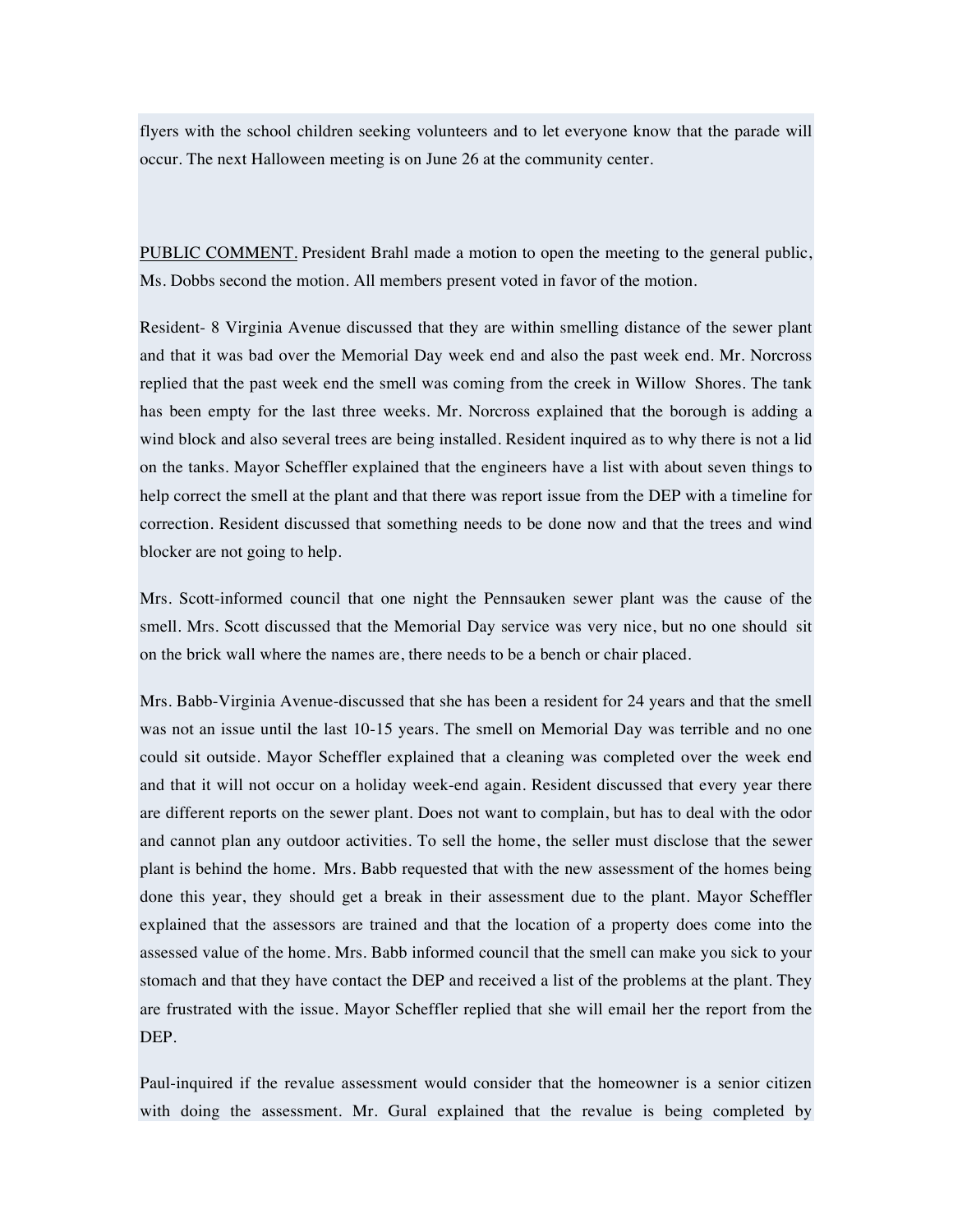Professional Property Appraisers and that they only consider the property not the occupants when determining the value, otherwise the value could change each time the property is sold or vacant. Paul inquired if the taxes would go down with the assessment. Mr. Gural replied that the assessment determines an equalization of all the properties in the borough and that the county requires the assessment to be as close to 100% as possible. Some of the properties will drop in assessment which will lower the taxes and others will increase in value, which will raise the taxes. Paul inquired if they have to be allowed into the home. Mr. Gural explained that to obtain a better assessment they need to review the inside of a home. There will be an appeal process after the revalue is completed and before it takes effect.

Mrs. Butler-Arch Street thanked Mayor Scheffler for returning her call and that she is inquiring about the property on Broad and Race outcome? Mrs. Butler discussed that 508 Arch and 309 Arch needs property maintenance as well. She is encouraging residents to clean up their areas and the streets. There is trash all over the curbs that the residents need to clean. Mayor Scheffler discussed that she has been in contact with the Chairman of the Land Use Board and also there is a housing ad-hoc committee that can review the issue. Mrs. Butler informed council that there are trees at 508 Arch,  $4<sup>th</sup>$  street and Broad & Race that need to be taken down. Chief Pearlman explained that the County Highway Department needs to be contacted for a tree on their roadway or intersection. Mr. Austin (tree committee) informed council that there are a lot of weeds growing up around the tree that are being removed, but that it is a county tree. Mrs. Butler discussed that there is also a large tree in front of her home, that she did not request be planted and now it is pushing up the sidewalk. Mayor Scheffler informed Mrs. Butler that the council is looking to change the shade tree ordinance and some of the trees that were planted years ago are not the correct type. Mrs. Butler recommended that with the hiring of the new officers that they be trained to talk to people, tonight taxpayers pass them in the hall and a few of the officers did not even speak as a courtesy hello. Mrs. Butler discussed there has been some neighborhood disputes and that they are trying to work through meditation with the courts. Chief Pearlman has talked to the residents involved and complaints have been signed. Mayor Scheffler recommended that the neighbors call the police department immediately since it is in the court system.

Mr. May-Morgan Avenue-announced that Circle of Friends will be playing July  $1<sup>st</sup>$  at 5:30pm in Riverton.

Resident-Leconey Avenue discussed that children are loitering in front of stores and getting ruder throughout the town, they do not want to move to allow people to pass by. Resident recommended that the police department should step up the walking patrols and request that they move if blocking the sidewalk. Mrs. Riener recommended that they call the police department at